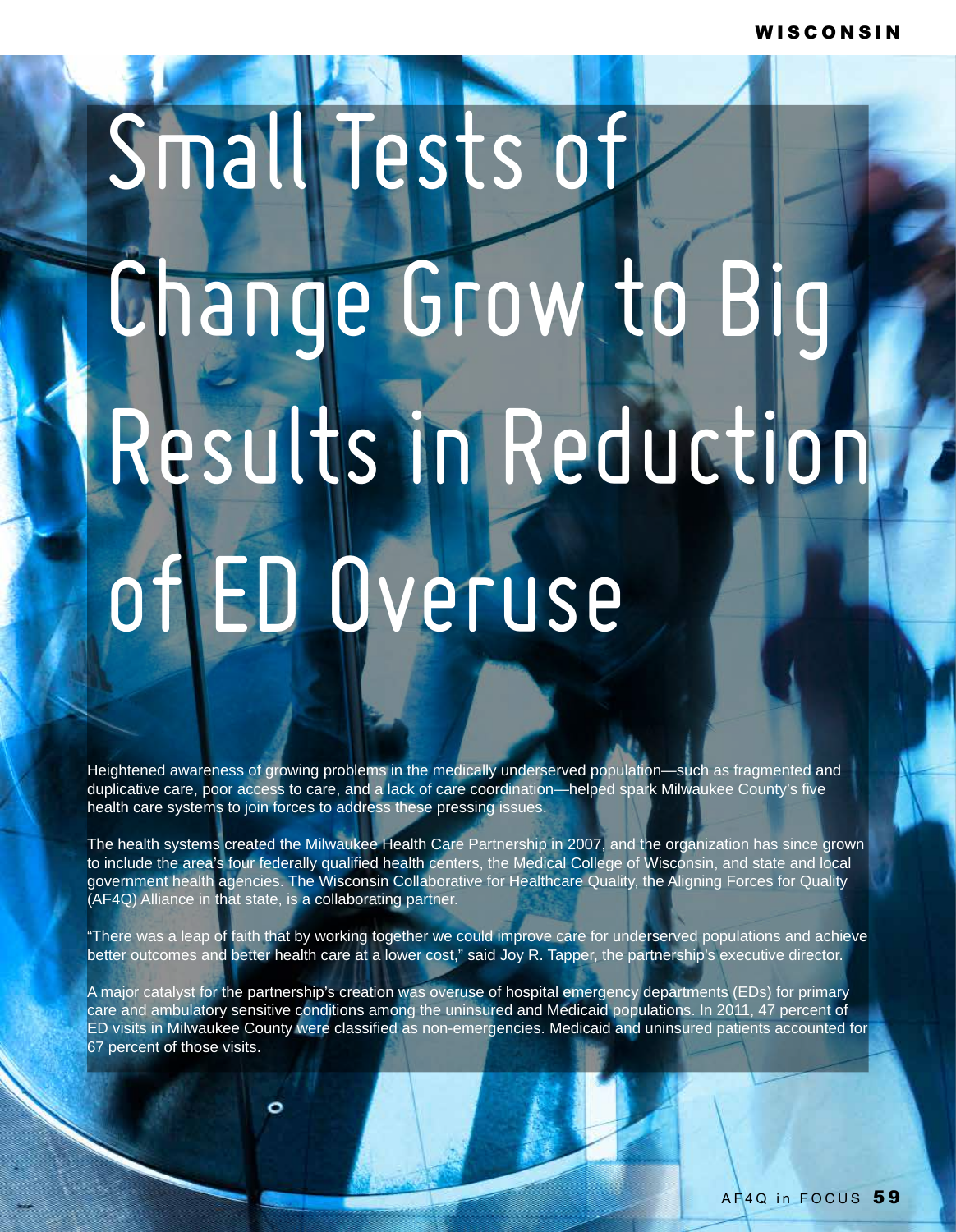## W I S C O N S I N



One of the partnership's first projects was the ED Care Coordination Initiative. It has three goals: decrease avoidable ED visit and related hospitalizations, reduce avoidable and duplicative tests and procedures, and connect high-risk ED users with medical homes. The project targets people without health insurance or on Medicaid who lack a medical home and are pregnant, are frequent ED users, or have at least one of five chronic conditions: asthma, chronic obstructive pulmonary disease, diabetes, hypertension, or HIV/AIDS. The partnership settled on these categories because these patient groups could benefit most from gaining a medical home, Tapper said.

The initiative features an ED-to-medical-home transition care management process through which case managers at the county's eight adult EDs identify patients in the target population, provide printed and face-to-face patient education, schedule primary care appointments, and make referrals to one of the health centers, which then serves as the patient's medical home.

Getting the various stakeholders on the same page to create a common program was no easy task, said both Tapper and Betty Ragalie, the initiative's project manager. Some of the health systems already were exploring different strategies to address avoidable ED visits. So the partnership created an ED care coordination steering committee that includes ED medical directors and care managers, Medicaid managed care personnel, and representatives from the safety net clinics. Together, they diagnosed the situation, learned about each other's efforts, and looked at best practices in the community and nationally to develop their unified approach.

The initiative benefited greatly by the concurrent development of the Wisconsin Health Information Exchange, for

which the five health systems provided some funding. AF4Q, through its funding from the Robert Wood Johnson Foundation, also provided some health information technology grant money to the Wisconsin Department of Health Services on behalf of the partnership's ED Care Coordination Initiative.

The information exchange gives ED providers and case managers information on patients' ED, ambulatory, and inpatient utilization history across the Milwaukee delivery system. The health information exchange (HIE) gives physicians and other providers the information that can guide clinical decisions and care coordination. For example, the record could show a patient just had an MRI—knowledge that could prevent a physician from repeating the scan. Also, if a patient sought treatment at one ED in the morning and then visited another ED later in the day for the same reason, providers would see that in the electronic record. For care coordination purposes, the system allows providers and case managers to identify a patient's primary care provider and share information regarding the ED visit and recommended plan of care.

It also helps guide case managers' decision making by showing, for example, whether a patient is in the target population or has a pattern of ED use. The HIE also flags frequent ED users—patients who have visited an ED four or more times in a year—so that case managers can provide coaching regarding the importance of continuity of care and the benefits of a medical home.

The HIE now is being expanded into the health centers. "Already the first clinic is finding it gives them information about which of their patient groups is going to the ED most frequently and learned that it's asthma, behavioral health, and pain," Ragalie said. "That information is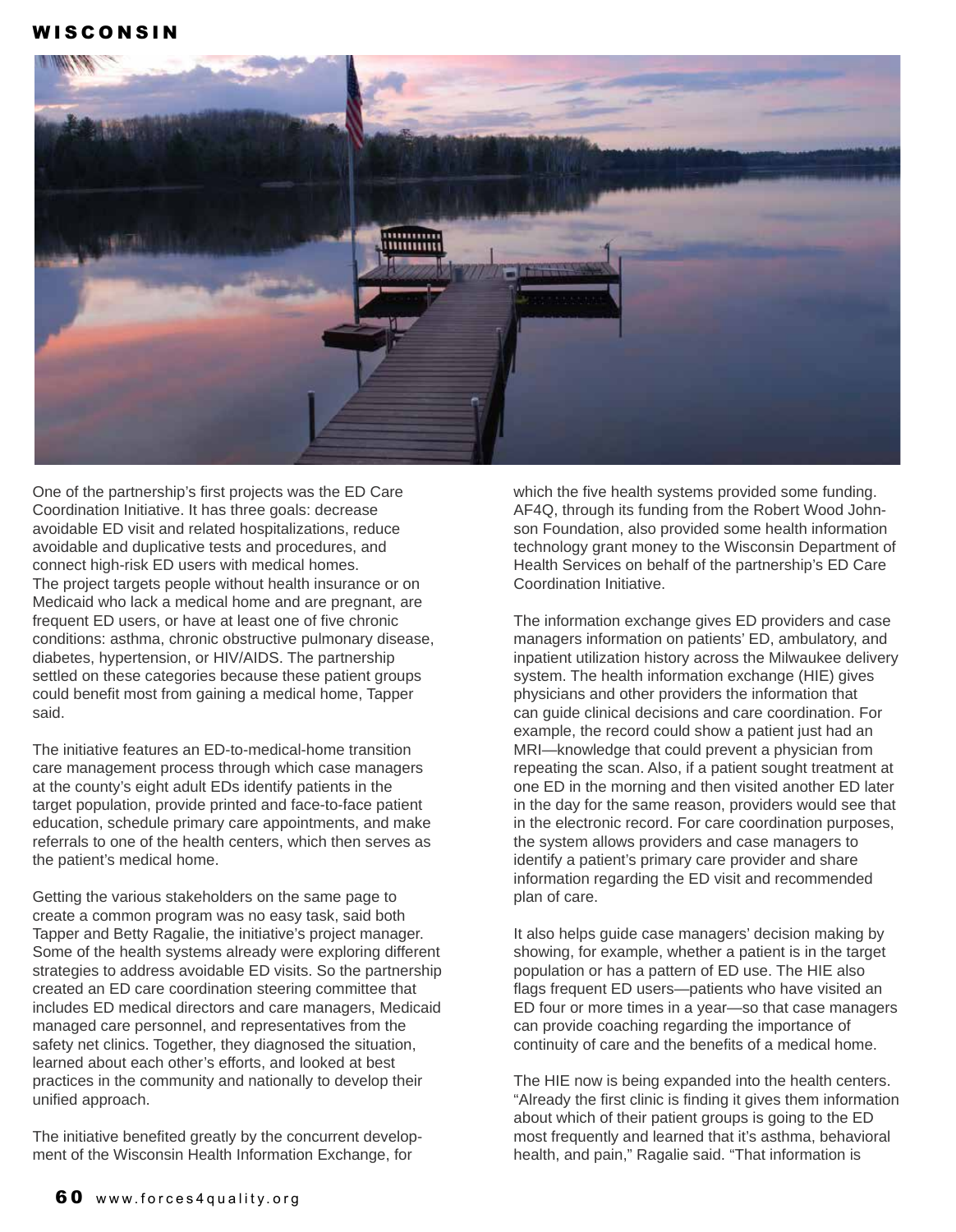really allowing them to look at their patient management strategies."

Another technology that is instrumental in the initiative is a web-based, electronic scheduling tool called MyHealthDIRECT. It allows the community health centers to post open appointment slots so ED case managers can schedule a medical home appointment while the patient

is still in the emergency department. Appointments in MyHealthDIRECT automatically are populated in the HIE. The five health systems entered a community contract with MyHealthDIRECT.

The product allows case managers to select a medical home for the patient using such criteria as the health center's proximity to the patient, physician specialty, such as internal medicine or OB/GYN, and patient preferences, such as the provider's language or gender. The case managers print out an appointment confirmation sheet that gives the patient all of the necessary information. Patients also receive a fact sheet on the community health center and are offered other support to ensure they keep the appointment.

After an appointment is made, a health center intake coordinator reaches out to the patient, provides information about the center, encourages the patient to keep the appointment, and follows up if he or she doesn't show.

In 2011, the initiative resulted in Milwaukee EDs scheduling 7,600 appointments with safety net clinics for

"There was a leap of faith that by working together we could improve care for underserved populations and achieve better outcomes and better health care at a lower cost."

> Medicaid and uninsured patients. Fortytwo percent of patients kept their initial appointments, and about 45 percent returned for a second appointment within six months.

The partnership now is testing a way to use information technology to compare patients' ED and inpatient utilization before their referral to a medical home with their utilization after the referral, Ragalie said.

The ED initiative has faced several challenges over the years. One has been "trying to adopt common processes and maintain constancy of

purpose and consistency of application across multiple providers and organizations that are very dynamic and where there is considerable turnover of personnel and multiple competing priorities," Tapper said. Having a strong commitment from the organizations' CEOs and chief medical officers has helped to address the issue and reinforce the importance of these collaborative efforts. Additionally, the

initiative's steering committee, with representation of all the stakeholders, is instrumental in keeping everyone on the same page. It's also vital to have a project manager to keep track of all the initiative's moving pieces and measure progress, Tapper added.

Although it's important to have standard implementation of core processes and patient referral criteria, it's okay to have some variation among the EDs and health clinics. For example, the initiative's approach was to identify ED case managers' roles and responsibilities but then to respect the health systems' role in determining exactly how to staff them.

Another major challenge has been "the multiple variables and confounding factors that result in people using the ED for primary care purposes," Tapper said. One of the biggest factors is insufficient primary care capacity for uninsured and Medicaid patients. So in 2008, the partnership commissioned a primary care access study. It showed that 10 Milwaukee ZIP codes with the highest rate of poverty generated 60 percent of avoidable ED visits. Tellingly, those 10 ZIP codes also have the lowest concentration of primary care providers in the community.

The study spurred the partnership to invest in building primary care capacity. The health systems have contributed \$1.7 million a year to subsidize medical homes in the health centers, and each system sponsors other safety net clinics' capacity, Tapper said. The partnership also is trying to expand the number of community health centers.